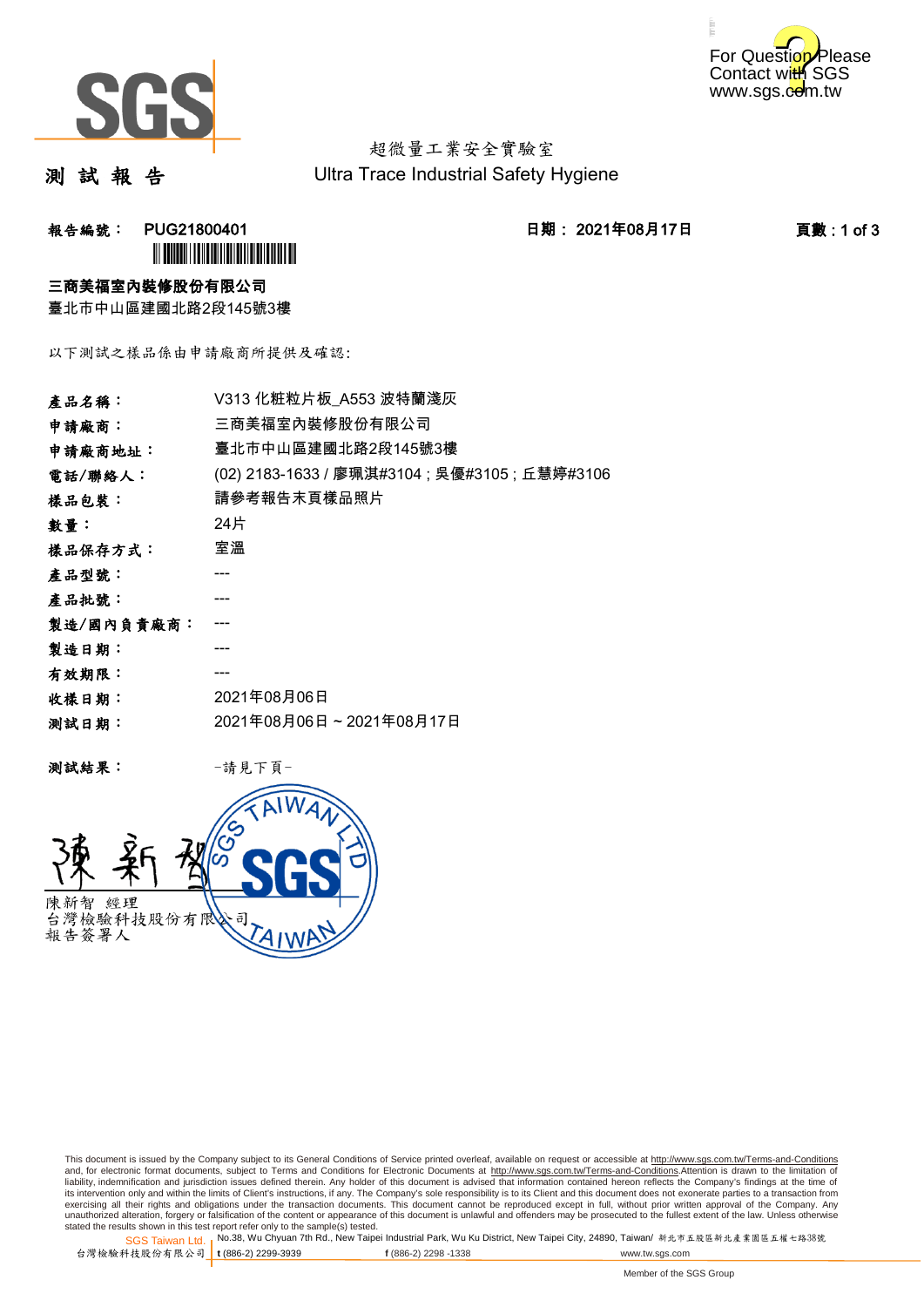

### 超微量工業安全實驗室 Ultra Trace Industrial Safety Hygiene

測 試 報 告

## **報告編號: PUG21800401 日期: 2021年08月17日 頁數:2 of 3** ÌPUG21800401!Î

三商美福室內裝修股份有限公司

臺北市中山區建國北路2段145號3樓

#### 測試結果:

| 测試項目      | CAS NO.   | 测試方法                                | 測試<br>結果 | 定量/偵測<br>極限 | 單位   |
|-----------|-----------|-------------------------------------|----------|-------------|------|
| 甲醛釋出量-平均值 | $50-00-0$ | 本測試參考CNS2215,以分光光度計 <br>(UV/VIS)檢測。 | 0.625    | 0.0290      | mg/L |
| 甲醛釋出量-最大值 | $50-00-0$ | 本測試參考CNS2215,以分光光度計<br>(UV/VIS)檢測。  | 0.629    | 0.0290      | mg/L |

備註:

1.測試報告僅就委託者之委託事項提供測試結果,不對產品合法性做判斷。

2.本測試報告之所有檢驗內容,均依委託事項執行檢驗,如有不實,願意承擔完全責任。

3. 本報告不得分離,分離使用無效。

4.若該測試項目屬於定量分析則以「定量極限」表示;若該測試項目屬於定性分析則以「偵測極限」表示。

6.甲醛釋出量: 5.低於定量極限/偵測極限之測定值以「N.D.」或「 陰性」表示。微生物測試低於定量極限以「<定量極限值」表示。

| 記號         | 甲醛釋出量平均值 | 甲醛釋出量最大值 |
|------------|----------|----------|
|            | $0.3$ 以下 | 0.4以下    |
| <b>۲</b> ۰ | $0.5$ 以下 | $0.7$ 以下 |
| ່າ         | $1.5$ 以下 | $2.1$ 以下 |

- END -

This document is issued by the Company subject to its General Conditions of Service printed overleaf, available on request or accessible at http://www.sgs.com.tw/Terms-and-Conditions and, for electronic format documents, subject to Terms and Conditions for Electronic Documents at http://www.sgs.com.tw/Terms-and-Conditions.Attention is drawn to the limitation of liability, indemnification and jurisdiction issues defined therein. Any holder of this document is advised that information contained hereon reflects the Company's findings at the time of<br>its intervention only and within t exercising all their rights and obligations under the transaction documents. This document cannot be reproduced except in full, without prior written approval of the Company. Any<br>unauthorized alteration, forgery or falsifi

SGS Taiwan Ltd. 1 stated the results shown in this test report refer only to the sample(s) tested.<br>Stated the results shown in this test report refer only to the sample(s) tested.

台灣檢驗科技股份有限公司

**t** (886-2) 2299-3939 **f** (886-2) 2298 -1338 www.tw.sgs.com